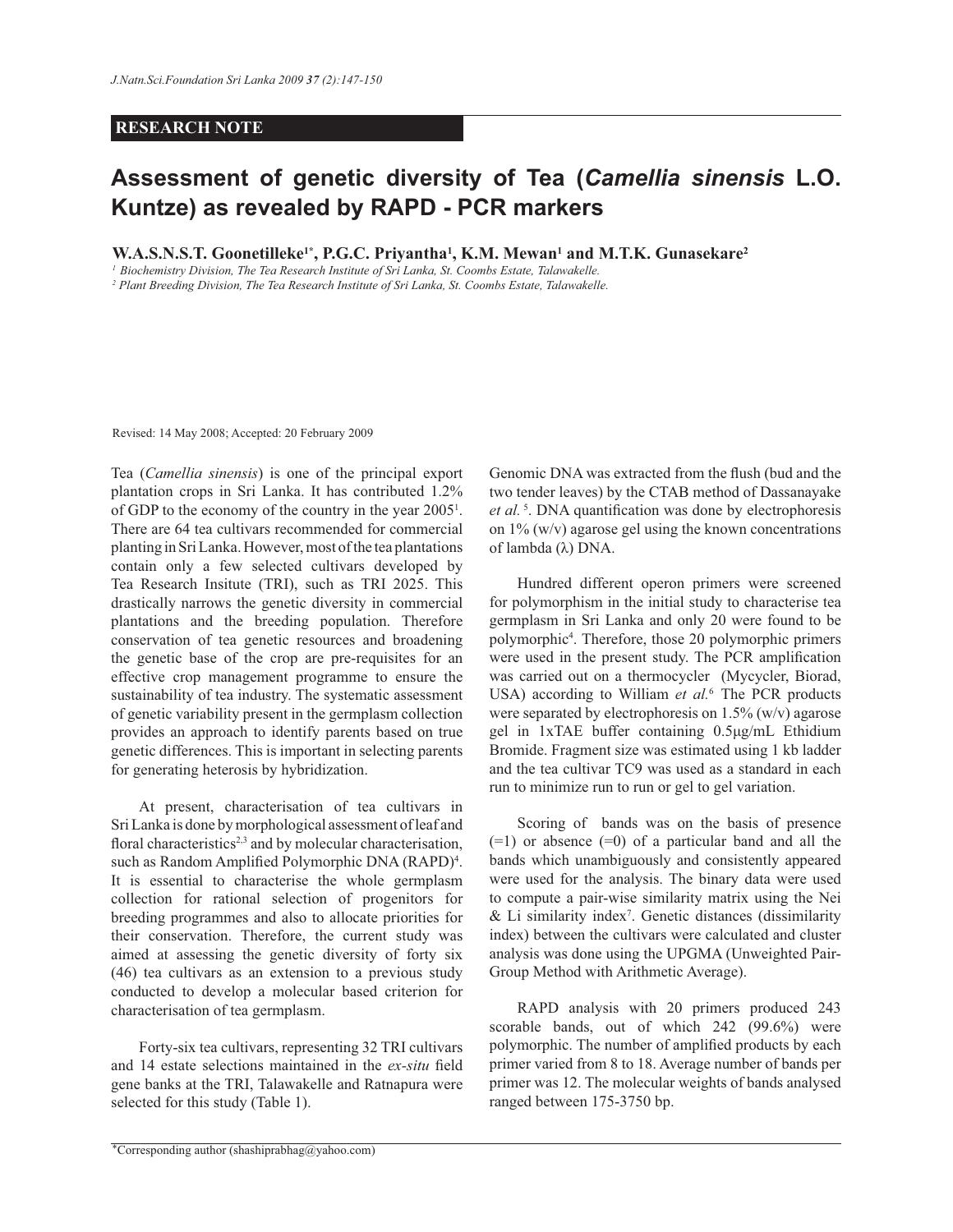**Table 1**: The 46 tea accessions and their origin

| Accession                          | Pedigree                                                                 |
|------------------------------------|--------------------------------------------------------------------------|
| TRI 2020                           | ASM 4/10 O.P.                                                            |
| <b>TRI 2024</b>                    | ASM 4/10 O.P.                                                            |
| <b>TRI 3014</b>                    | TRI 2025 O.P.                                                            |
| TRI 3015                           | TRI 2026 O.P.                                                            |
| TRI 3017                           | ASM 4/10 X DT 95                                                         |
| TRI 3021                           | TRI 2024 O.P.                                                            |
| TRI 3035                           | TRI 2025 O.P.                                                            |
| TRI 3041                           | ASM 4/10 O.P.                                                            |
| <b>TRI 3047</b>                    | ASM 4/10 O.P.                                                            |
| TRI 3058                           | ASM 4/10 O.P.                                                            |
| TRI 3073                           | TRI 2025 O.P.                                                            |
| TRI 4001                           | <b>ASM 4/10 X TRI 777</b>                                                |
| TRI 4002                           | <b>ASM 4/10 X TRI 777</b>                                                |
| TRI 4004                           | TRI 777 X TRI 2026                                                       |
| TRI 4014                           | TRI 2026 X TRI 2023                                                      |
| TRI 4024                           | TRI 2023 X TRI 2026                                                      |
| TRI 4027                           | TRI 2026 X TRI 777                                                       |
| <b>TRI 4028</b>                    | ASM 4/10 X TRI 777                                                       |
| TRI 4030                           | TRI 777 X TRI 2026                                                       |
| TRI 4034                           | TRI 2026 X TRI 2023                                                      |
| TRI 4043                           | TRI 2026 X TRI 2023                                                      |
| TRI 4047                           | $CY9X$ ASM $4/10$                                                        |
| TRI 4049                           | $CY$ 9 X ASM $4/10$                                                      |
| TRI 4053                           | $CY$ 9 X ASM $4/10$                                                      |
| TRI 4059                           | TRI 2020 X TRI 2023                                                      |
| TRI 4063                           | TRI 2020 X TRI 2025                                                      |
| TRI 4067                           | CY 9 X NAY 3                                                             |
| TRI 4076                           | N 2 X DN                                                                 |
| TRI 4085                           | <b>TRI 2024 X DN</b>                                                     |
| TRI 62/1                           | ASM 4/10 O.P.                                                            |
| TRI 62/5                           | ASM 4/10 O.P.                                                            |
| TRI 62/6                           | ASM 4/10 O.P.                                                            |
| B 275                              | Seedling selection from Ragala                                           |
| CH 13                              | Seedling selection from Craighead                                        |
| EN 31                              | Seedling selection from Endana                                           |
| H 1/58                             | Seedling selection from Hulanduwa                                        |
| HR 1/3                             | Seedling selection from Horrow                                           |
| KP 204                             | Seedling selection from Palmgarden                                       |
| K 145                              | Seedling selection from Kirikoswald                                      |
| <b>MTBG</b>                        | Seedling selection from Balangoda                                        |
| PO 26                              | Seedling selection from Poronuwa                                         |
| TC <sub>9</sub>                    | Seedling selection from Tilicoultry                                      |
| <b>TC 10</b>                       | Seedling selection from Tilicoultry                                      |
| <b>TRI 1114</b><br><b>TRI 2142</b> | Seedling selection from St. Coombs<br>Seedling selection from St. Coombs |
| W 14                               | Seedling selection from Waltrim                                          |
|                                    |                                                                          |

O.P. - Open Pollinated

The dendrogram resolved the 46 tea accessions into 3 different groups (Figure 1). The first group (Group I) comprised of 25 tea accessions. This group is further divided into 3 subgroups and the first subgroup (subgroup I a) contained 2 accessions of TRI cultivars (TRI 1114 and TRI 2142) and the second subgroup (subgroup1b) consisted of 12 different cultivars which belonged to estate selections. The third sub group (subgroup I c) comprised crosses in which some of their sources of origin were estate selections.

 The second group (Group II) comprised TRI cultivars derived from open pollinated progenies.

 The third group (Group III) comprised mainly TRI 62 series (a promising seedling selection made from the ASM 4/10) indicating considerable genetic difference between estate selections and TRI 62 series. TRI 62 series and the open pollinated progenies showed very low genetic difference.

 The genetic distance estimated from these DNA markers varied from 0.18-0.73. The average genetic distance within the estate selections was 0.49 whereas TRI cultivars derived from open pollinated progenies and TRI 62 series cultivars were 0.48 and 0.33 respectively. The pair wise genetic distance and cluster analysis revealed existence of considerable genetic diversity among the selected tea cultivars suggesting that the genetic diversity is more within estate selections. Some crosses such as those between estate selections and TRI cultivars (KP 204 and TRI 4085) and some crosses among TRI cultivars (TRI 4034 and TRI 2020) have the potential of generating considerable genetic variation, and hybrid vigor in the future cultivar development programmes for desirable characters, such as pest and disease resistance.

 The lowest genetic distance (0.18) was observed between TRI 62/6 and TRI 62/1, indicating that their origin was from the same stock of ASM 4/10. However, the overall grouping of accessions by the cluster analysis showed a moderate genetic distance (0.45) indicating that the overall genetic variability of the gene pool is limited.

 The dendrogram shows that TRI 1114 and TRI 2142 are genetically different from other TRI cultivars that were originated from controlled hybridisation and that they are closely related to the estate selections. The naming of those two cultivars with the acronym "TRI" does not imply that they are the result of controlled hybridisation. According to their origin they were selected from seedling populations on St. Coombs Estate and hence belong to estate selection category.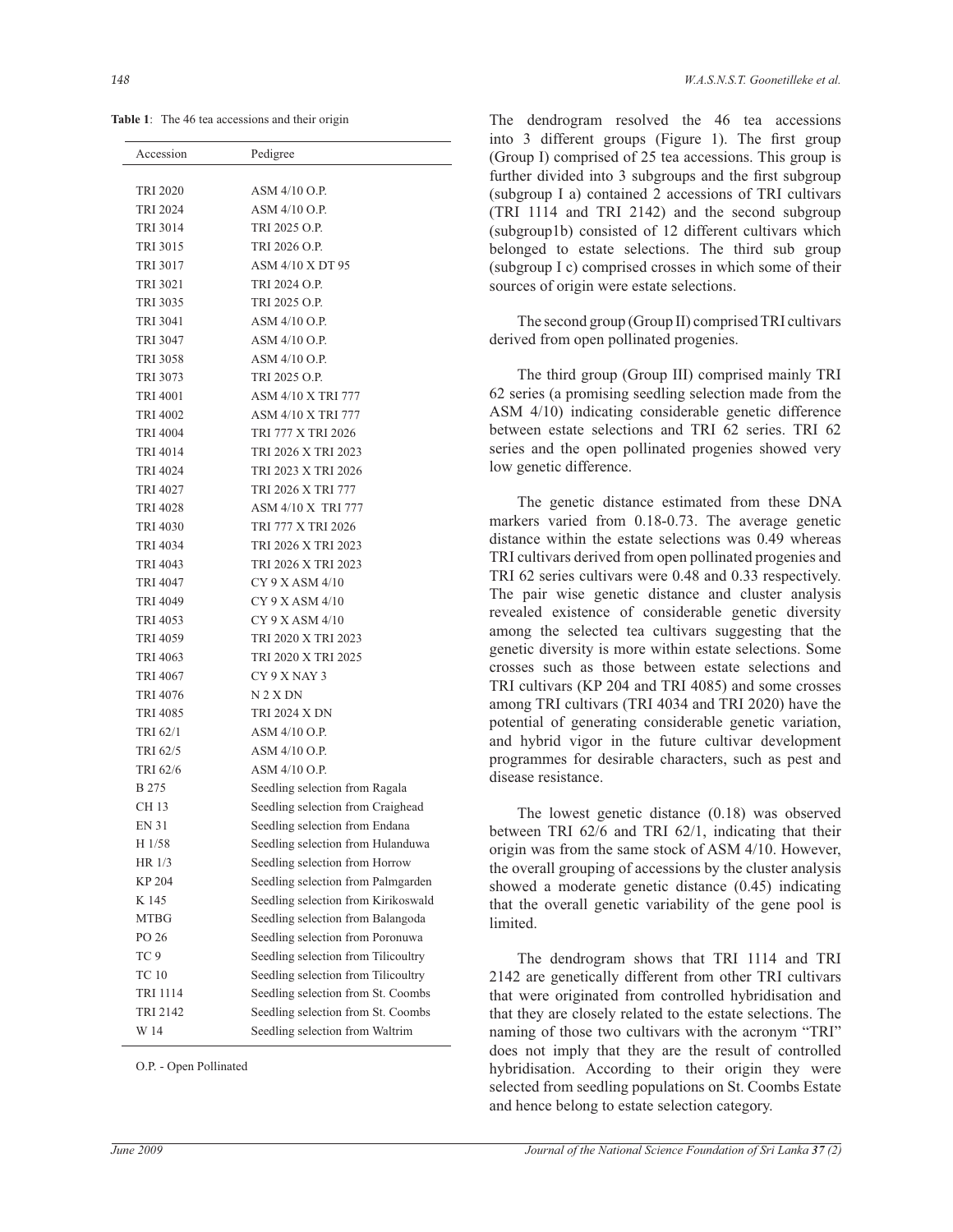

**Figure 1:** Dendrogram of the 46 tea accessions based on RAPD markers constructed using UPGMA cluster analysis.